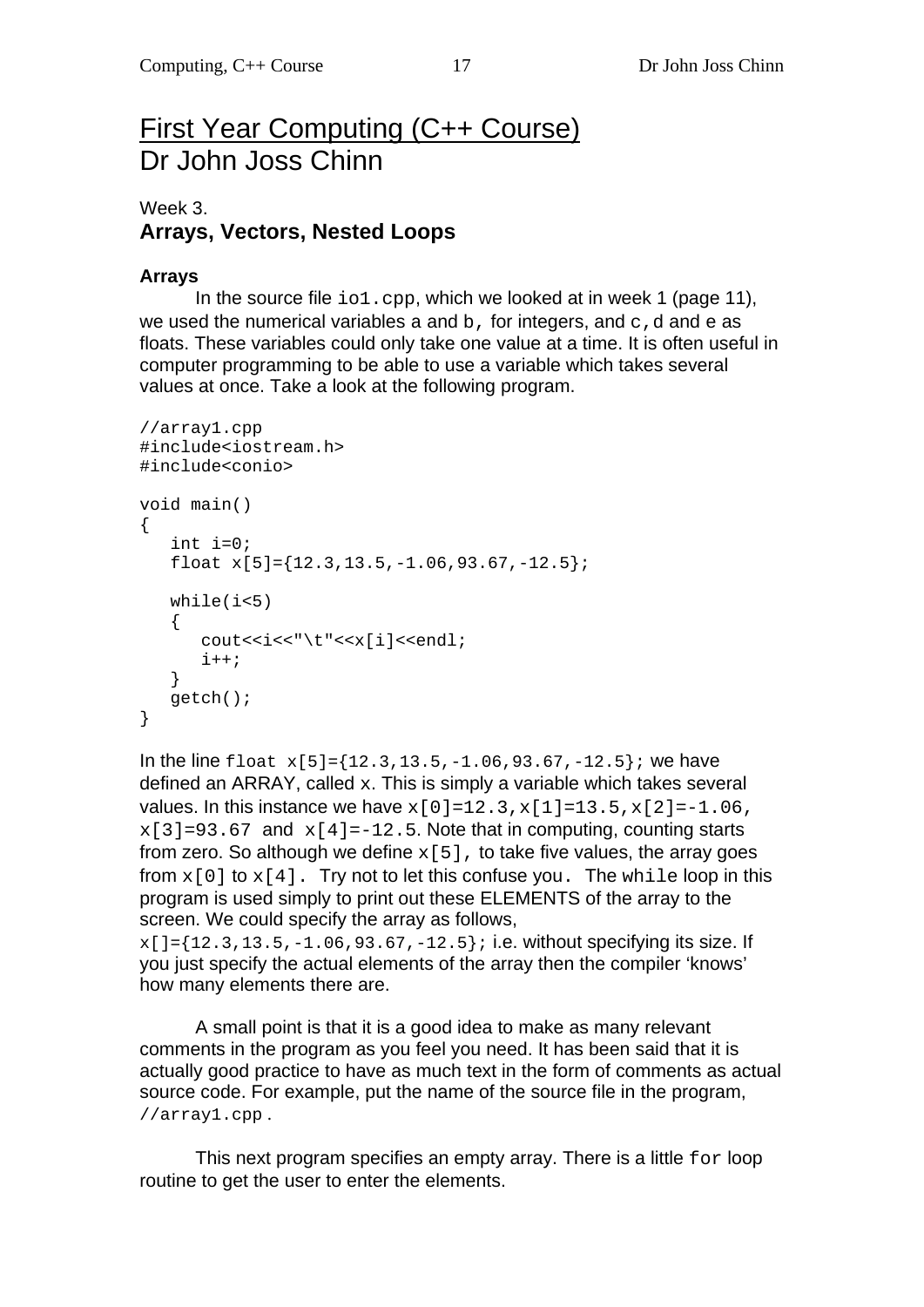```
//array2.cpp 
#include<iostream.h> 
#include<conio.h> 
void main() 
{ 
    int i; 
    float x[5]; 
   cout<<"Type in Five numbers for the Array\n\n";
    for(i=0;i<5;i++) //Computers start counting from zero 
    { 
       cin>>x[i]; 
    } 
    cout<<endl; 
    /*The program remembers each one, 
       They are not overwritten*/ 
   for(i=0; i<5; i++)\{\texttt{cout} \ll \texttt{[i]} \ll " " ; } 
    cout<<endl<<endl; 
    getch(); 
}
```
As with the program  $array1$ .cpp, and the for and while loop programs which we looked at last week, this program uses an integer variable, i, just to increment through the elements. The first for loop reads in the elements and the second for loop just prints them to the screen. The point is that each element is remembered, it is not overwritten.

#### **Vectors**

 You may need to use the idea of arrays when you read in columns of data from an external file. We shall not be looking at reading and writing to external files until week 8. However you may imagine that one may, for instance, wish to read in each entry from a column of data into an array element. So the whole column of data forms the array. You may not know beforehand how many entries there may be in a column of data (if your program were needed to read in several thousand different data files, for instance). So if we were to use arrays then we have the limitation that we do not know beforehand what size to dimension it. One way around this is to use the idea of VECTORS. A vector, in this sense, is a 'dynamic' array. It can be 'grown' by adding elements to it. The program  $vector1$ .cpp, over the page, uses this notion of vectors.

The program vector1.cpp has two vectors, x and y. The for loop routine creates ten elements for each vector, for i between zero and nine. I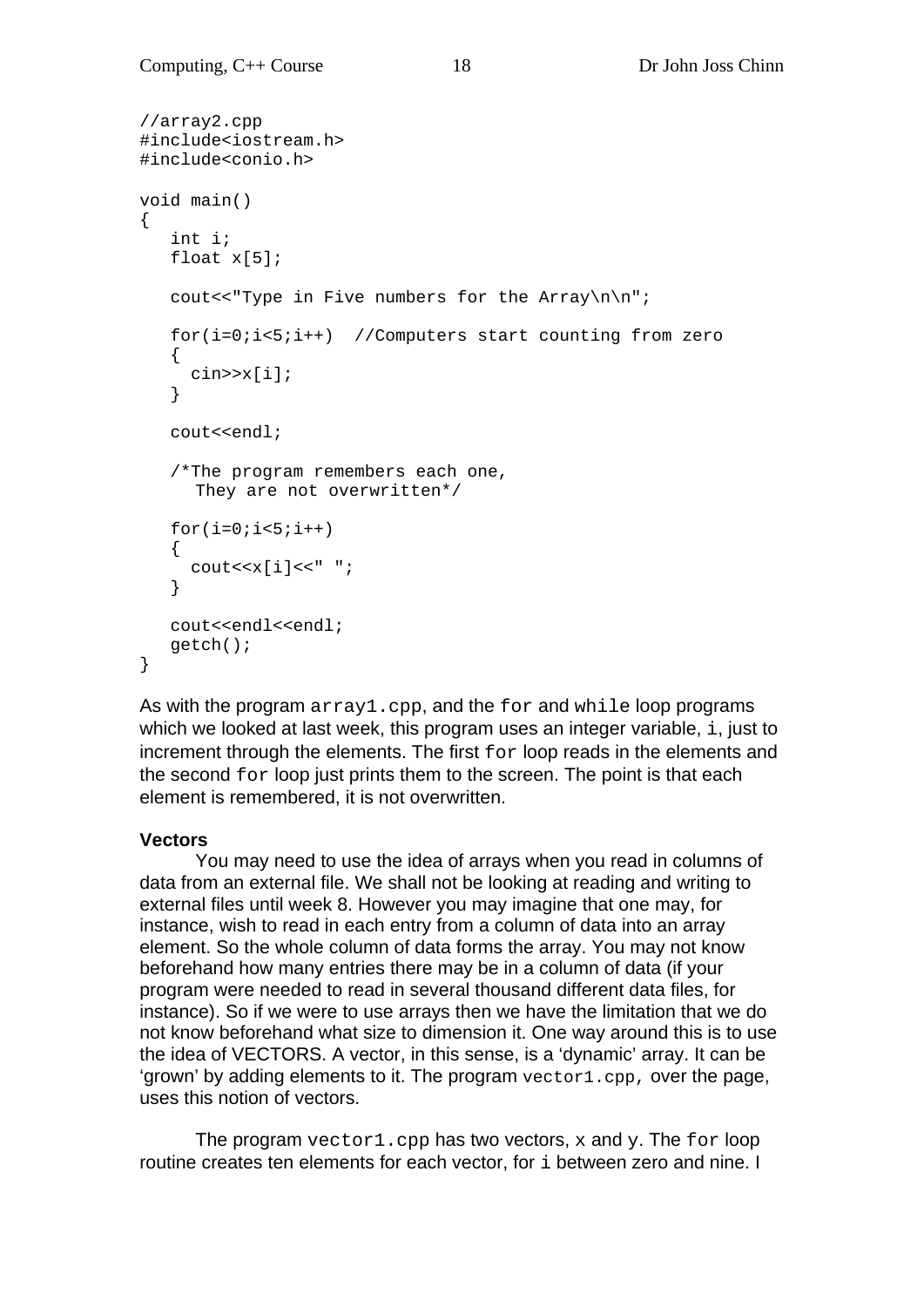have used  $x[i] = i * i;$  and  $y[i] = pow(i,3);$  for no particular good reason other than to create some interesting values for the elements. The things to notice in this program are the following:-

(1) You need to include the header #include<vector.h>

(2) The actual vectors are defined like this,  $vector \leq 1$ oat> y;

(3) The line y.push back(i); is the bit which 'grows' the vector to take more and more values, each time through the loop

```
//vector1.cpp 
#include<iostream> 
#include<vector.h> 
#include<conio> 
#include<math> 
void main() 
{ 
     vector<float> y;
     vector<float> x;
      int i; 
     for(i=0,i<10,i++) //this loop creates the elements
\{ x.push_back(i); //'grows' the vector 
       y.push_back(i); 
       x[i] = i * i; //create element
      y[i] = pow(i,3); } 
     for(i=0:i<10:i++) //this loop prints the elements
      { 
      cout << i <<"\t"<< x[i] <<"\t"<< y[i]<<endl;<br>}
 } 
      getch(); 
}
```
#### **Nested Loops**

 Over the page, the program nest1.cpp uses the idea of nested loops. That is you can use one loop inside of another loop. This program just prints out, to the screen:-

| $0, 0$ $0, 1$ $0, 2$ $0, 3$ $0, 4$ |                                    |             |  |
|------------------------------------|------------------------------------|-------------|--|
|                                    | $1, 0$ $1, 1$ $1, 2$ $1, 3$ $1, 4$ |             |  |
| 2, 0                               | 2,1                                | 2,2 2,3 2,4 |  |
|                                    | $3, 0$ $3, 1$ $3, 2$ $3, 3$ $3, 4$ |             |  |

These are simply the incremental number of  $\pm$  and  $\pm$ . You can use a hierarchy of several loops nested inside one and other. We shall look at this idea again in future weeks.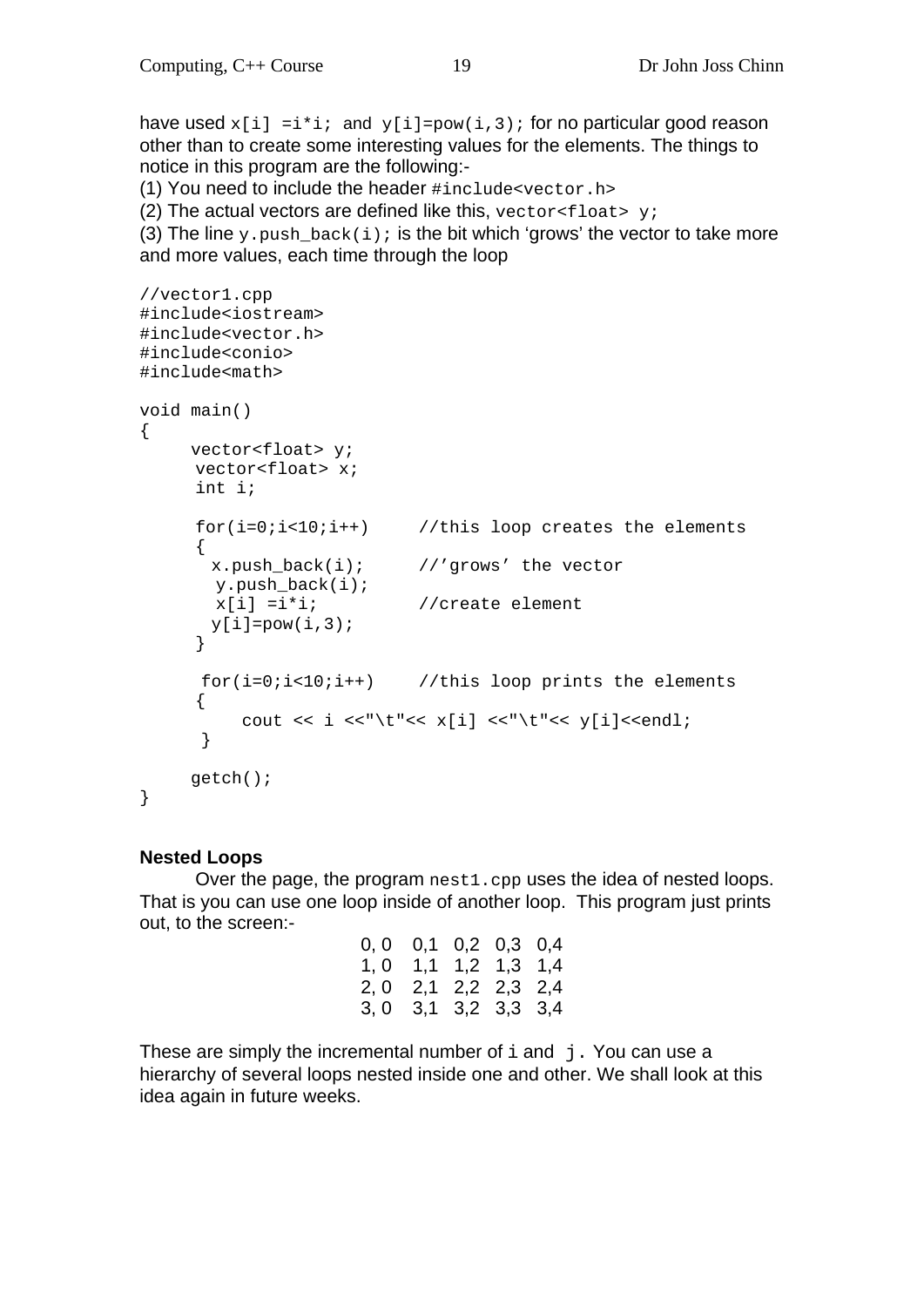```
//nest1.cpp 
#include<iostream.h> 
#include<conio.h> 
void main() 
{ 
      int i,j; 
     for(i=0;i<4;i++) { 
           for(j=0; j<5; j++))
\{cout << i << ", " << j << " \t";
 } 
            cout<<endl; 
       } 
     cout<<endl;
      getch(); 
}
```
#### **Arrays and Nested Loops**

Consider the system of simultaneous equations:-

$$
x_1 - 3x_2 + 6x_3 + 2x_4 = 39,
$$
  
\n
$$
-2x_1 + 4x_2 - 7x_3 - 3x_4 = -48,
$$
  
\n
$$
5x_1 + 2x_2 + x_3 + 4x_4 = 37,
$$
  
\n
$$
3x_1 + 2x_2 + 6x_3 + 7x_4 = 67
$$

To solve this system of simultaneous equations, for  $x_1$ ,  $x_2$ ,  $x_3$  and  $x_4$ , on a computer we would first need to put them in the form of an 'augmented matrix':-

| $\begin{pmatrix} 1 & -3 \end{pmatrix}$ |   | 6            |                 | $2 \quad 39$ ) |
|----------------------------------------|---|--------------|-----------------|----------------|
| $\vert -2 \vert$                       |   | $4 - 7$      | $-3$            | $-48$          |
| $5\overline{)}$                        | 2 | $\mathbf{1}$ | $\overline{4}$  | 37             |
| $\binom{3}{}$                          | 2 | 6            | $7\overline{ }$ | 67             |

The program, matrix1.cpp, below, uses a 'two-dimensional array',  $A[4][5]$ , to define this matrix. There are two nested  $for$  loops in this program simply to print the elements to the screen. We will be looking at actually solving this type of system of simultaneous equations (by Gaussian Elimination with Partial Pivoting) in week 6.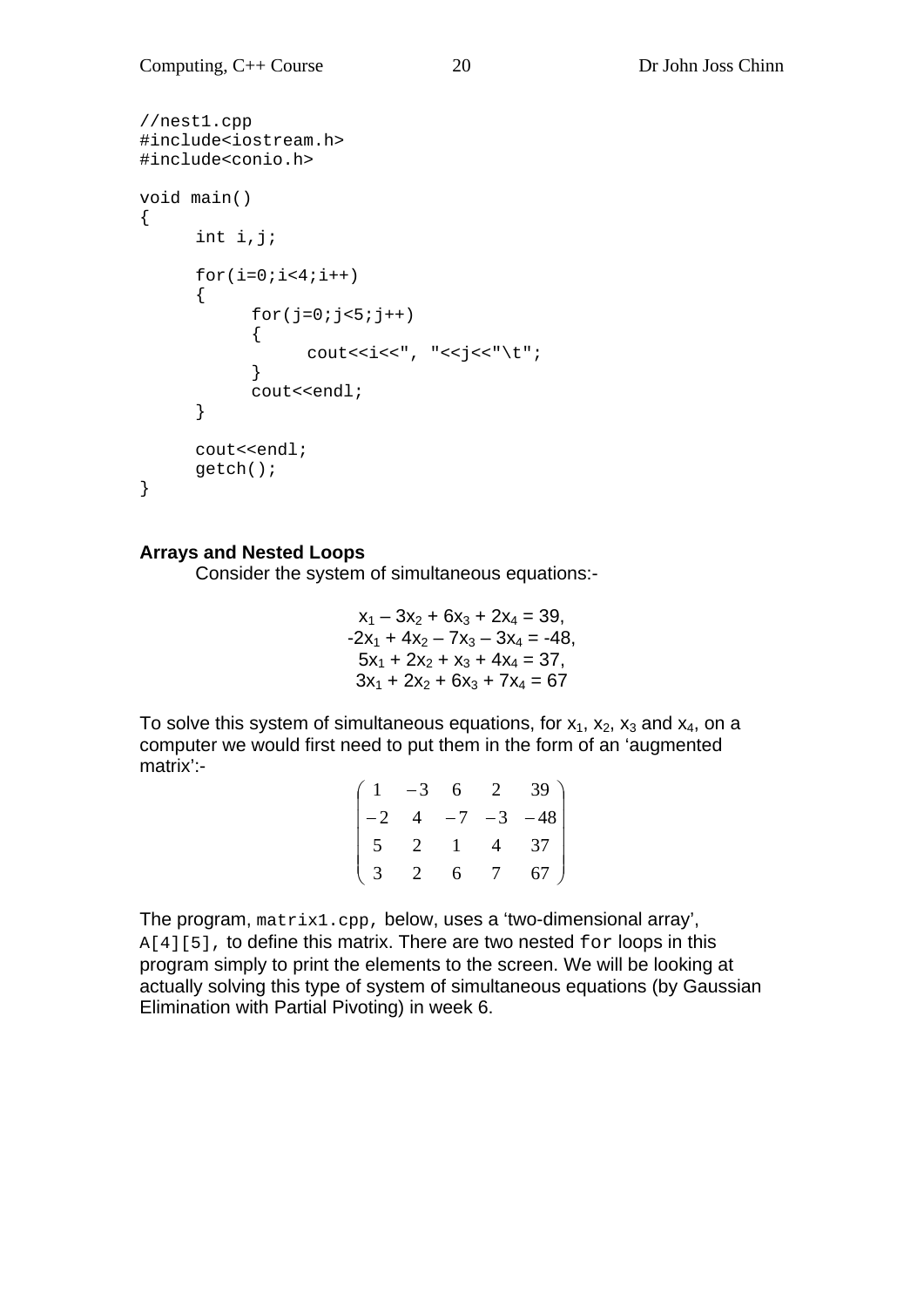```
//matrix1.cpp 
#include<iostream> 
#include<conio> 
/*Either use '.h' in the include lines 
   or use the following line*/ 
using namespace std; 
void main() 
{ 
       int i,j; 
       //augmented matrix 
      float A[4][5]=\{ 1, -3, 6, 2, 39,-2, 4, -7, -3, -48, 5, 2, 1, 4, 37, 
                        3, 2, 6, 7, 67}; 
       //just print out the augmented matrix 
      for(i=0;i<4;i++) { 
            for(j=0:j<5:j++)\{\text{cout} \leq \text{A[i][j]} \leq \text{"t";} } 
            cout<<endl; 
       } 
       cout<<endl; 
       getch(); 
}
```
### **Running Borland C++ Builder Version 4.0 on the machines in GB/B4**

 Some people where experiencing problems running Borland C++ Builder version 5.02. We don't really need to use the latest version of Borland C++ Builder for the work that we are doing. Borland C++ Builder version 4.0 is only a couple of years old (1999) and seems to be much more stable. To run it use the following:-

- $START \rightarrow PROGRAMS \rightarrow DEPARTIMENTAL SOFTWARE \rightarrow MECHANICAL$  $ENGINEERING \rightarrow BORLAND \rightarrow BORLAND C++ BUILDER 4 \rightarrow C++$ BUIDER 4
- The 'Information' Window comes up. Click on 'No'
- Close the 'Form 1' Window
- Close the 'Unit1.cpp' window (Say 'No' to saving it)
- $\bullet$  Go to FILE $\rightarrow$ NEW $\rightarrow$ CONSOL WIZARD (icon) (check Window type 'console', execution type 'EXE')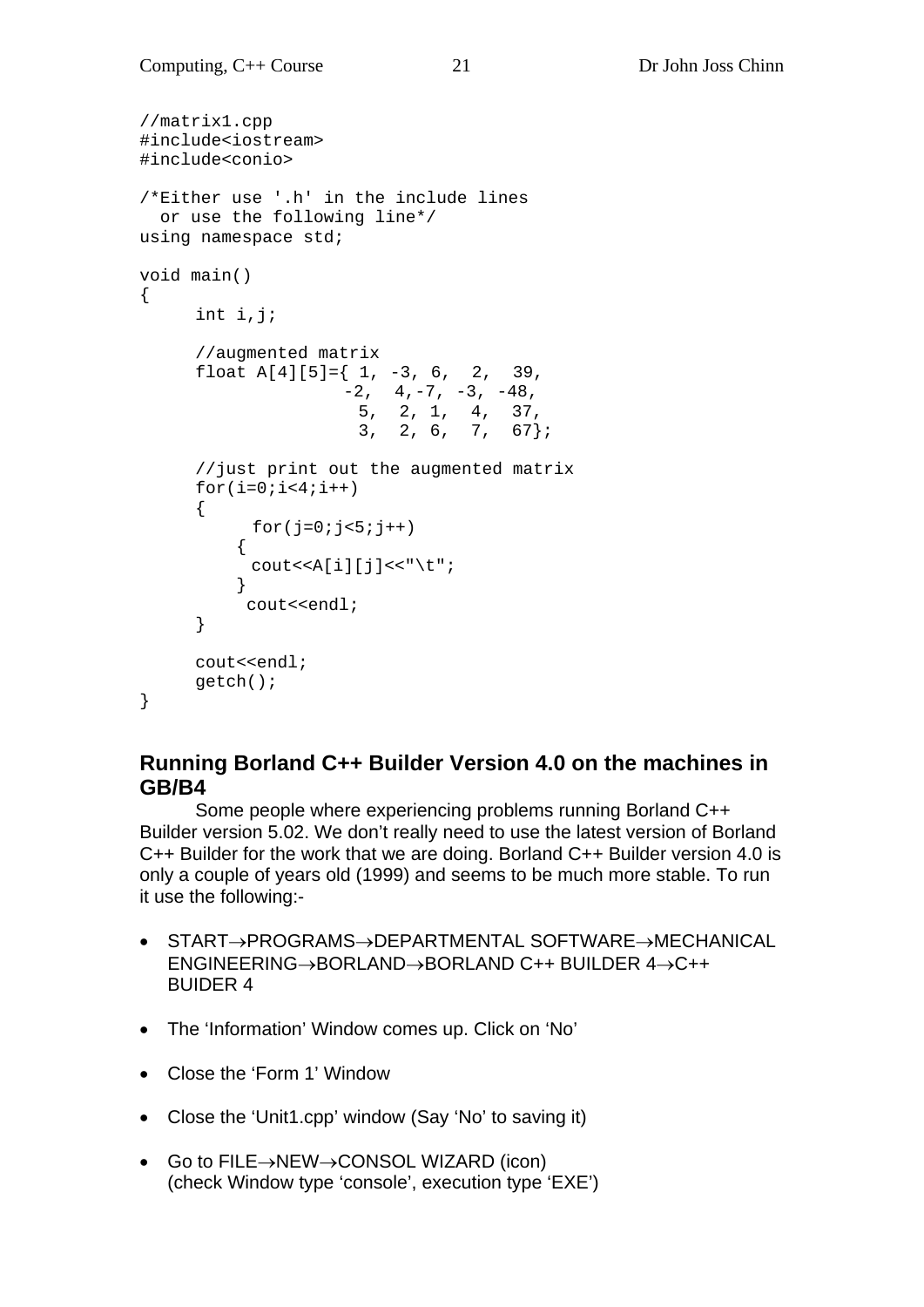click on 'Finnish'. (Say 'No' to save changes)

- Go to FILE $\rightarrow$ SAVE PROJECT AS. Change to c:\work\filename.bpr (filename is the name of your project. .bpr probably stands for "Borland Project")
- Type in your source code
- Type CTL F9 to compile (takes a while!)
- Type F9 to run

Be sure to copy your source files (filname.cpp) from c:\work to your floppy drive, for safe keeping.

(Try to remember to bring a floppy disk in with you for the tutorials. I may have one or two old ones knocking around, if you forget!)

I include the following in case you are really stuck!

# **Using Borland C++ v3.1 in GB/B4**

We have been experiencing some problems running Borland C++ Builder v5.02, in George Begg Room B4. There is an older, more stable, version of the Borland C++ compiler on the machines in GB/B4. This is Borland C++ v3.1. This is plenty good enough for the simple console applications that we shall be creating.

(1) To run this software, go to

START->PROGRAMS->WINDOWS NT EXPLORER

(2) It is a good idea, at this point, to go to **VIEW→OPTIONS** and uncheck the **"Hide file Extensions"** box.

(3) In Explorer, go to **m:\Borlandc\Bin** and click on **BCW.EXE** This will open up the Borland C++ compiler, v3.1.

(4) When it comes up with "cannot find BWCCENG.DLL", just click close.

(5) When the Borland C++ Compiler is open, go to **OPTIONS→DIRECTORIES**. In the output directory type **c:\work**.

(6) Then, just type in your code.

(7) Make sure that you use the **old C++ type headers**, e.g. iostream.h and conio.h (i.e. with the **.h** extension)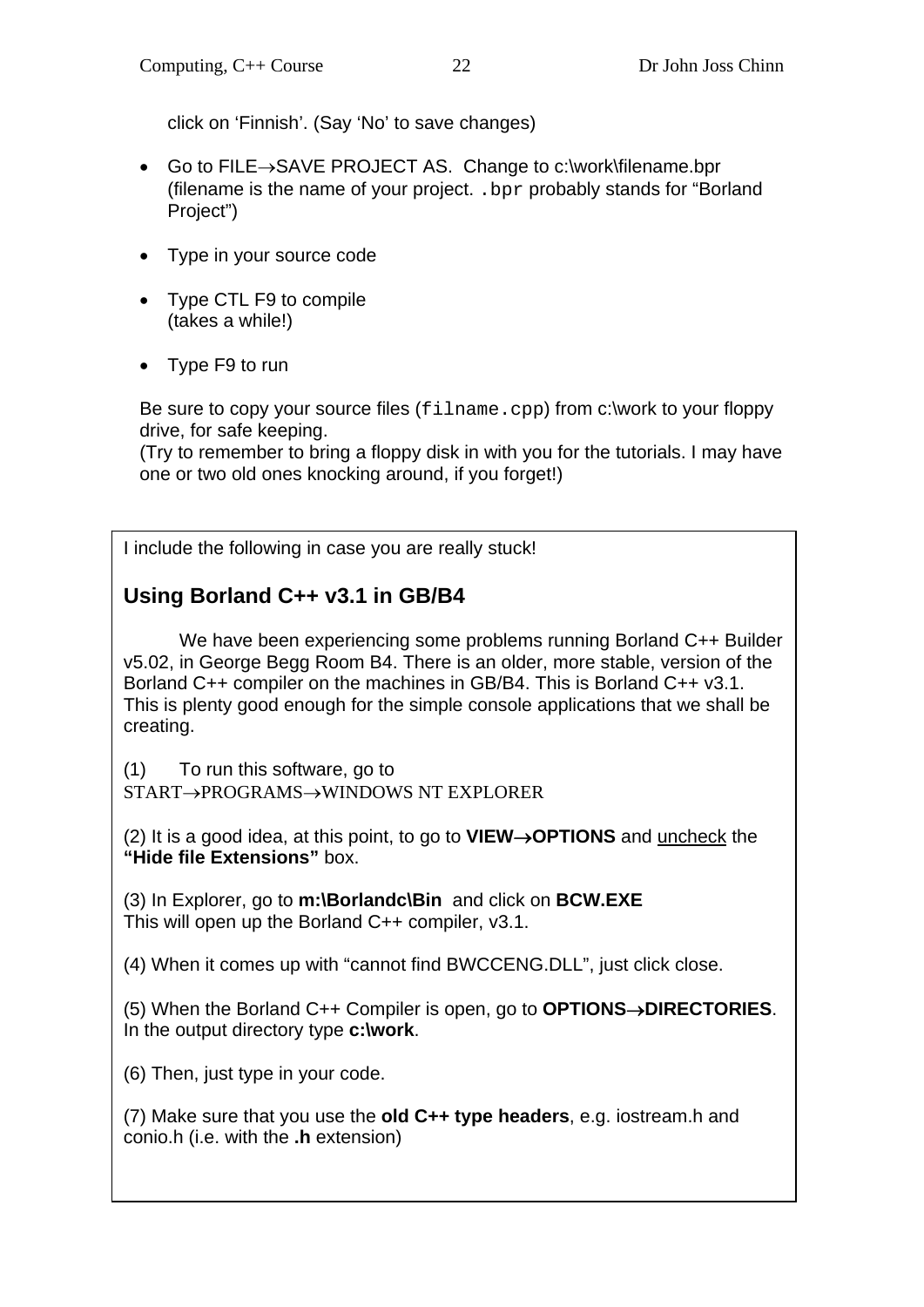(8) To compile press **ALT F9**.

(9) To run press **CTL F9**. Click on OK on all the little windows that come up.

(10) An output window opens. You will need to close this manually before reediting your code and recompiling it.

(11) One other little point. When you run your application and you just want to stop it, for any reason, then just press **CTL C**.

## **Tutorial**

(1) In array 2.cpp alter the line  $for(i=0; i<5; i++)$  in both the first and second for loop to read  $for(i=0; i<10; i++)$ . So what happens when you try to read in too many elements, when you have already specified the size of the array as just  $x[5]$ ?

(2) In the program vector1.cpp make the program 'grow' twenty elements.

(3) Change the value of the elements, in vector1.cpp from  $x[i] = i * i;$  and  $y[i]=pow(i,3);$  to elements that you devise yourself.

(4) Once you are familiar with the notion of nested loops and that of arrays. Try to adapt the program matrix1.cpp to:-

- (a) Add two matrices
- (b) Subtract two matrices
- (c) Multiply two matrices

For this last task you will need to be able to add elements of an array. You may find the little program over the page,  $sum1$ .cpp, useful for some ideas here.